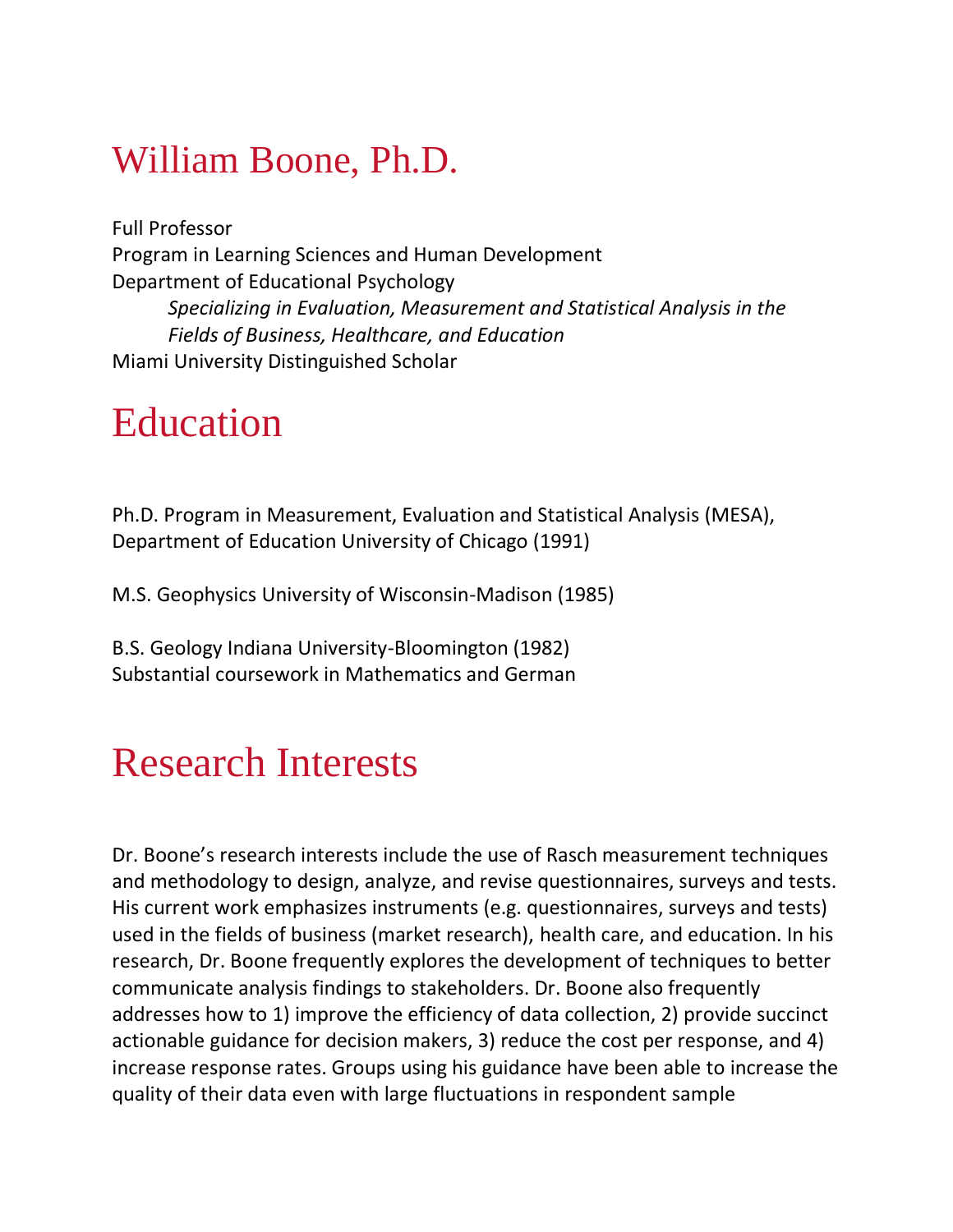compositions and participation over time. His expertise has allowed organizations with an interest in the evaluation of questionnaire data to lower the per item cost of response data collection while improving the quality of actionable guidance.

Dr. Boone has worked within the field of questionnaire/survey design and analysis over 30 years. During that time he has evaluated more than 1000 survey instruments which have targeted samples of respondents ranging in age from 5 years to adult. Selected instruments have also targeted respondents as a function of gender, ethnicity as well as other variables. He has been asked to provide evaluation, measurement and statistical analysis expertise to numerous individuals and organizations. Analyses have been for and/or supported by numerous professional groups, including:

- The American Board of Pediatric Dentistry
- Hewlett Packard
- DOW Chemical
- Cincinnati Children's Hospital
- The University of Cincinnati College of Medicine
- The National Aquarium in Baltimore The Cincinnati Museum of Natural History
- The National Science Foundation
- The United States Department of Education
- The National Institutes of Health, the State of Ohio
- The Indianapolis Public School District
- National and International Universities, including Ohio State University, University of Missouri-Columbia, University of Utah, University of Georgia, University of Cincinnati, University of Illinois-Chicago, Baylor University, Cornell University, Indiana University, Purdue University, Universität Duisburg-Essen, Munich's Ludwig-Maximilians Universität, Universität Trier, Georg-August-Universität Göttingen, Pädagogische Hochschule Zürich, Leibniz Universität Hannover, Freie Universität Berlin, Universität Osnabrück, Christian-Albrechts Universität Kiel, Universität Wien, Universität Kassel, Universität Cologne, Hochschule Darmstadt, Universität Paderborn, Leibnitz Universität Hannover, Aarhus University, Universität Giessen.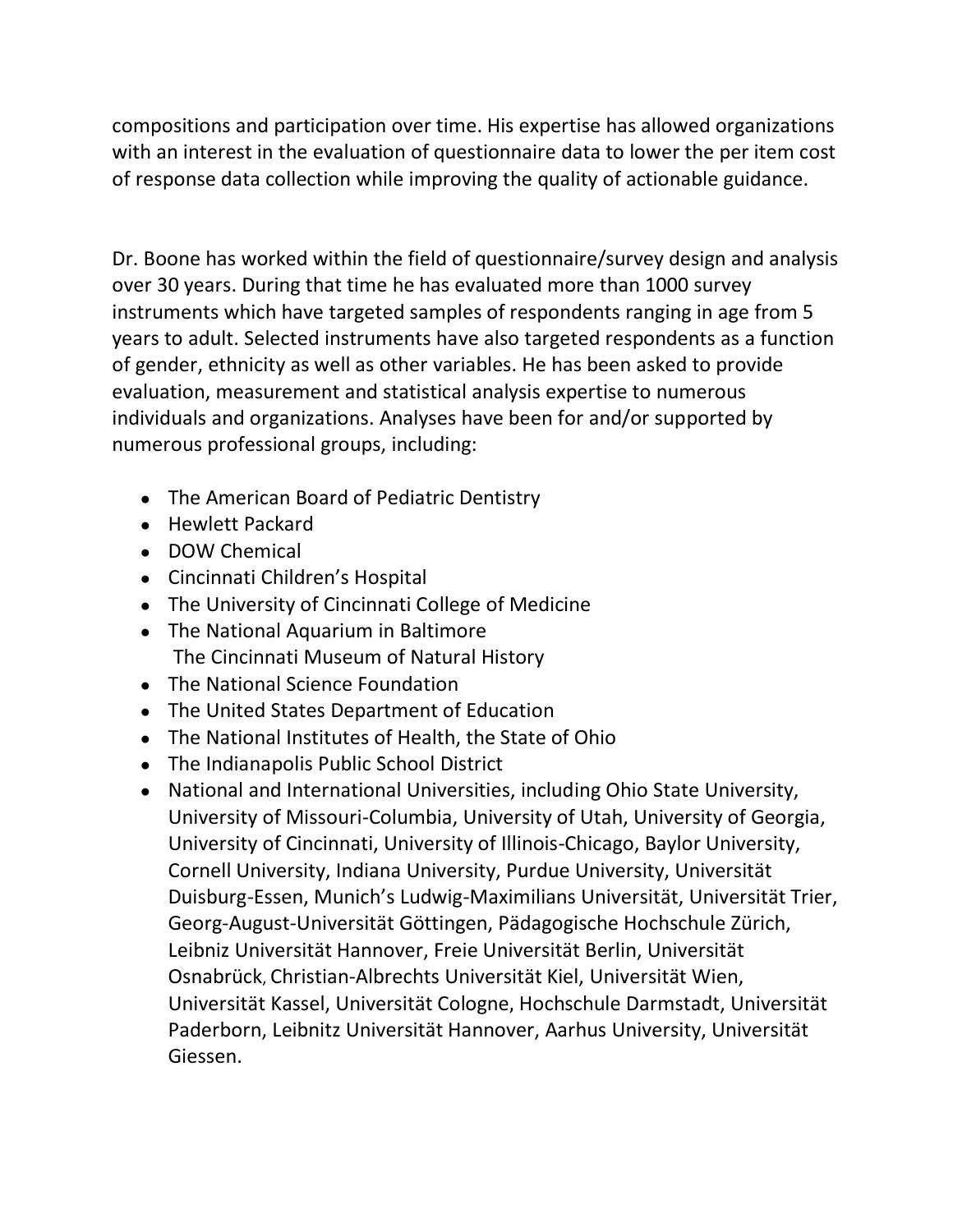## Select Awards

- Fulbright Scholar
- Miami University Distinguished Scholar
- Student Choice Teaching Award Indiana University-Bloomington
- Rosenberg Award University of Chicago MESA (Measurement, Evaluation and Statistical Analysis) Program
- Chevron Oil Scholarship Indiana University-Bloomington
- ARCO Award Indiana University-Bloomington

## Select Presentations and Publications

During his career at Indiana University and at Miami University, Dr. Boone has authored and co-authored over 100 publications and reports. His CV lists over 200 professional presentations and workshops. He has served on the editorial review board of many peer reviewed scholarly journals.

Selected Rasch book publications include:

- *Rasch Analysis in the Human Sciences, Springer (Boone, Staver & Yale)*
- *Advances in Rasch Analysis in the Human Sciences, Springer (Boone & Staver)*
- *Rasch Measurement in Science Education (Liu & Boone)*

There have been a total 73,000+ chapter downloads, and over 600 print copies sold for the two Rasch texts authored by Dr. Boone and published by Springer.

Dr. Boone is featured in a popular YouTube Video created by a faculty member in Singapore entitled "An Introduction to Rasch Measurement" <https://www.youtube.com/watch?v=AfTPWtc3EXE> -that video has been viewed over 4,000 times.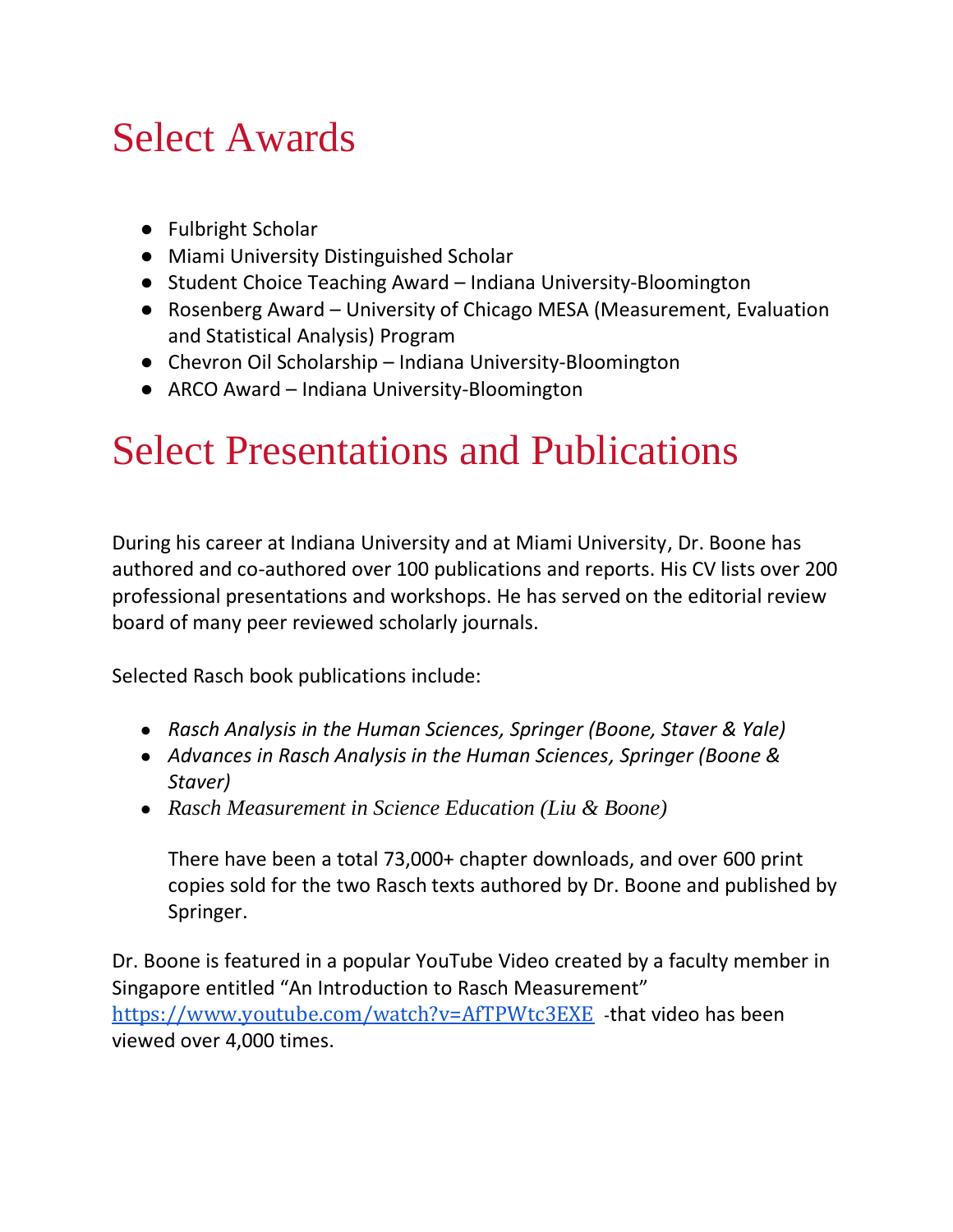A 2019 analysis of the work by Rasch researchers reported that Dr. Boone exhibited the highest burst strength of all Rasch researchers- this was viewed as reflecting "the growing importance of the author's papers and ideas." Dr. Boone presents Rasch workshops and Webinars throughout the world.

## Select Workshops and Webinars

Dr. Boone has presented Rasch workshops and webinars throughout the world. For example workshops have been held at Universität Duisberg-Essen (Germany), Munich's Ludwig-Maximilians Universität (Germany), Universität Trier (Germany), Georg-August-Universität Göttingen (Germany), University of Utrecht (Netherlands), University of Lecce (Italy). Webinars presented for faculty and students of Singapore, Indonesia, Philippines, Turkey, Kazakhstan, Italy, and Thailand.

# Teaching Interests

Dr. Boone has helped guide M.S. and Ph.D. thesis projects using statistical and psychometric techniques for the analysis of questionnaire/survey data. Primarily, Dr. Boone teaches graduate level courses in measurement/psychometrics, statistics, advanced research design and program evaluation. Dr. Boone also teaches an undergraduate course in evaluation and assessment.

He is well versed in the use of SPSS software for the analysis of survey data (frequency distributions, graphic presentations, analysis of central tendency, variability, correlation, analysis of variance, chi-squared computations utilizing crosstabs). Additionally, he is an expert in the use of advanced survey analysis software which facilitates, in part, the use of the Rasch model to compute logit scale scores. Such scores (outcome measures) are now being utilized by researchers in business, health care and education prior to parametric statistical